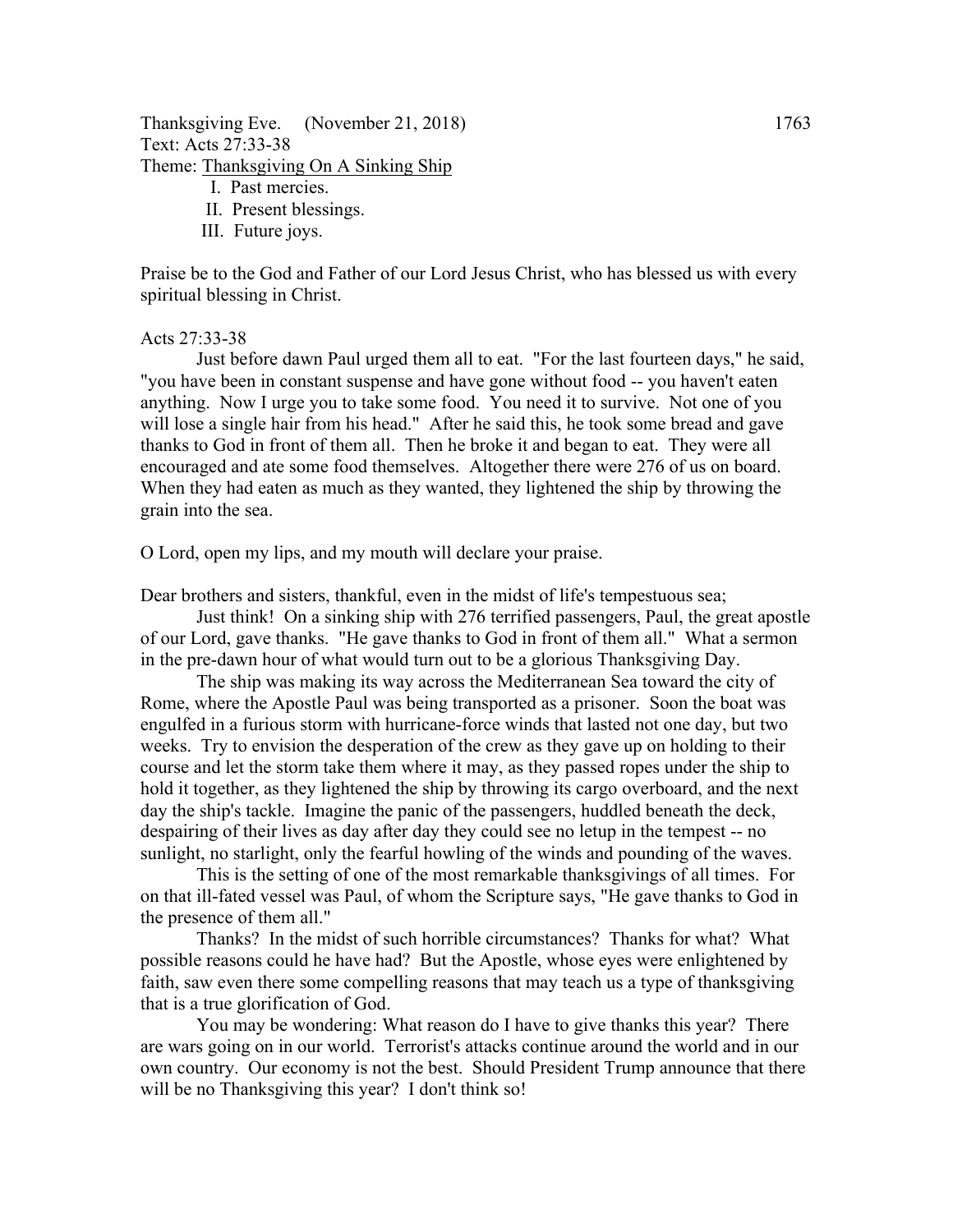Or in our personal lives, perhaps we've experienced some great loss, some serious illness or accident, the death of a family member, or some other difficulty that causes us to visualize our life like the picture that hangs on the wall of an intensive care unit for pre-mature babies in Rochester Minnesota -- a picture of a little boat on big blue waves with the caption: "The sea is so big, and my boat is so small."

In his small boat the Apostle Paul trusted in the Lord and was thankful to the Lord for his past mercies. For the Lord had brought Paul to himself and his salvation, and had granted him his grace to be his apostle, putting him on that ship, a prisoner heading toward Rome, where he would have the privilege of proclaiming the precious gospel. Is it not amazing, Paul thought, that after 14 days of violent tempest our ship and all its passengers are still intact! Who is keeping us? It can be none other than the Lord God our Creator, our Preserver, our Savior! So certain was the Apostle of this that, although the seas were still raging and hurling the ship toward menacing rocks, he felt compelled to give thanks to God.

In an old church of Cambridge, England, there was a cushioned kneeler with the words "think" and "thank" embroidered on it. The two words are related, even etymologically -- think and thank. This was meant to remind all who knelt there in prayer that to be thankful is to be thoughtful or mindful of benefits received. If we stopped to think more, undoubtedly we would thank more. Just a little reflection on the past year, or even the last fourteen days, will reveal to us, as it did to Paul, that things are not occurring by chance; no, not even when our ship of life is being battered by storms of affliction. Over and above all that is happening to us is the merciful providence and eternal protection of our God, who, as the hymn-writer says, "plants His footsteps on the sea and rides upon the storm."

Were it not for our Lord's countless blessings, we'd all be gone long, long ago. With all the hazards of high speed travel -- the many hundreds and thousands of miles most of us travel each year by land, sea or air -- is it not amazing that we are still here, safe and sound? We've probably all had that near miss on some highway, where we stop, catch our breath and say, "Thank you, Lord!" Or the car is totaled, but I am unhurt, and we think that's wonderful. But don't we have still more reason to be thankful for the many days and years that we've driven the highways and never had an accident? Does it take some tragedy, or near miss, or remarkable recovery to make us thankful for God's mercies? What about his daily and hourly protections -- the crack-ups that didn't occur, the sickness we didn't contract, the losses we never suffered -- are they not an even greater reason to give thanks to God?

It was not only the past but also the present that Paul was considering in his thanksgiving on that sinking ship. After 14 days of fearful suspense and fasting, we are told that he urged the weakened passengers and crew to eat. Just how much edible food was available on that boat, and how edible was it? Likely there was nothing more than bread, water-soaked and stale. Yet how fortunate, thought Paul, to have that much; it will provide the strength we need when it comes to abandoning ship.

He not only urged his fellow passengers to eat, but he himself ate of it. And before eating he acknowledged it as a gift from the Lord. He said grace before the meal, sparse as it was. "He took some bread, St. Luke reports, "and gave thanks to God in the presence of them all."

What? for a bit of bread he thanked? "How foolish!" many would think. Or to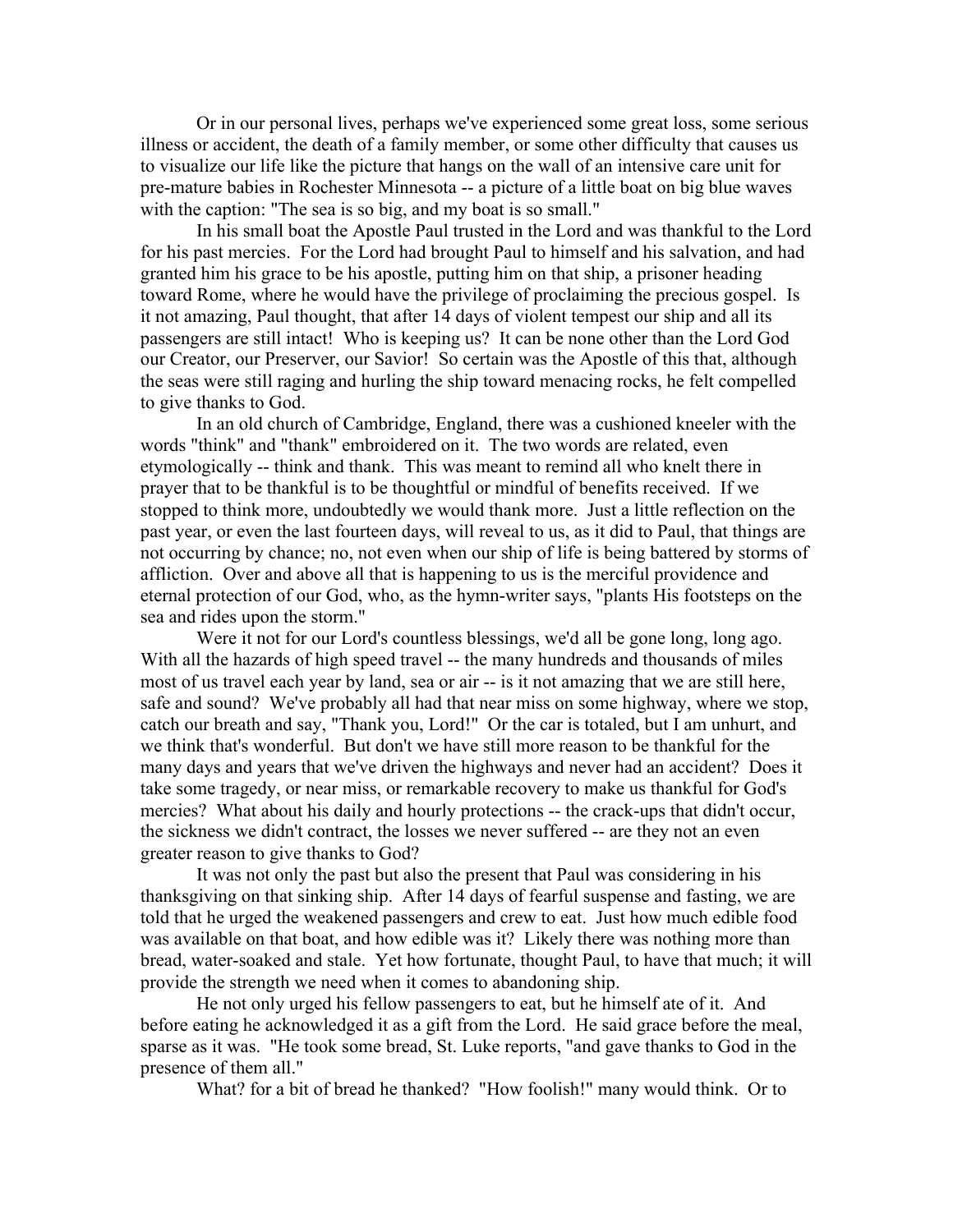give thanks, like our forefathers did, for the few things they had. Many today are so supplied with thousands of good things, sweets and meats, that they have lost the perspective of thanksgiving.

"We have forgotten," said an American economist," that we in America are better off in most ways than are 90% of all other people. How many in drought-stricken Africa and famine-ridden India would be thankful for just one slice of bread! Must the Lord take away some of our plenty and send us some shortage of food, gas or energy before we realize that every drop of water, every crumb of bread, every ray of light, every thread of cotton, every chip of wood, even the least of these benefits is a gift of his mercy that calls for daily thanksgiving?

And let us not forget about the spiritual meat and drink which our Lord daily grants us, the bread of life, our dear Savior himself, his saving word and forgiving grace, his loving presence and assured salvation. "Do not work for food that spoils," he said to those who were intent only on earthly food, "but for food that endures to eternal life, which the Son of Man will give you." [John 6:27] We have his salvation. Ought he not to be thanked?

Notice that St. Paul's thanksgiving on the sinking ship included even more. He gave thanks not only for the protections of the past, and not merely for the bread at hand, but also **for the deliverance to come**.

In a vision the night before, he had received from the Lord an assurance that, while the ship would be wrecked, not one of the 276 passengers would be lost. This he accepted at face value. Not a moment did he doubt and think, "Before saying anything, I had better wait and see what happens to this vessel and its people." No! While the storm was still raging and the ship helplessly drifting, he spoke up. Before the possibility of rescue became apparent, Paul gave thanks to God in the presence of them all.

It's not unusual for people to acknowledge past mercies on Thanksgiving, and to recount the rich blessings that have crowned their labors. Nor is it uncommon to praise the Lord for the bounties at hand. But how many will thank him for the good things still to come, the great and wondrous material and spiritual blessings he intends to bestow in the days ahead and has guaranteed to all his followers not simply in a dream-like vision, but in his far more certain and reliable word!

It's true that to many the future looks dark and ominous. To them our world, with its tragedies, violence, war, destruction and death, appears like the sinking ship on which Paul was traveling. But in all this are we Christians without assurance of deliverance? Hasn't our Savior told us that in the midst of all the tribulations of these latter days we need not be afraid or troubled, but that we should rather lift up our heads because our redemption is drawing near? [Luke 21:28]

Even if our future appears dismal, like we're sinking in a turbulent sea of woes, and we wonder how we'll even get through the year, why be dismayed? Hasn't our Lord promised us, "Never will I leave you; never will I forsake you"? Doesn't that enable us to declare as confidently and gratefully as Paul did, "The Lord will rescue me from every evil, and will bring me safely to his heavenly kingdom." To him be glory forever and ever"? Didn't Jesus say, "Whoever believes in the Son has eternal life" -- has, not will have, but has it right now by faith as his possession? What troubles may still befall us in the days ahead, we cannot tell; but we do know, as believers in Christ, his greater good that will attend us: his shepherding care, his mighty help, his powerful comfort, his